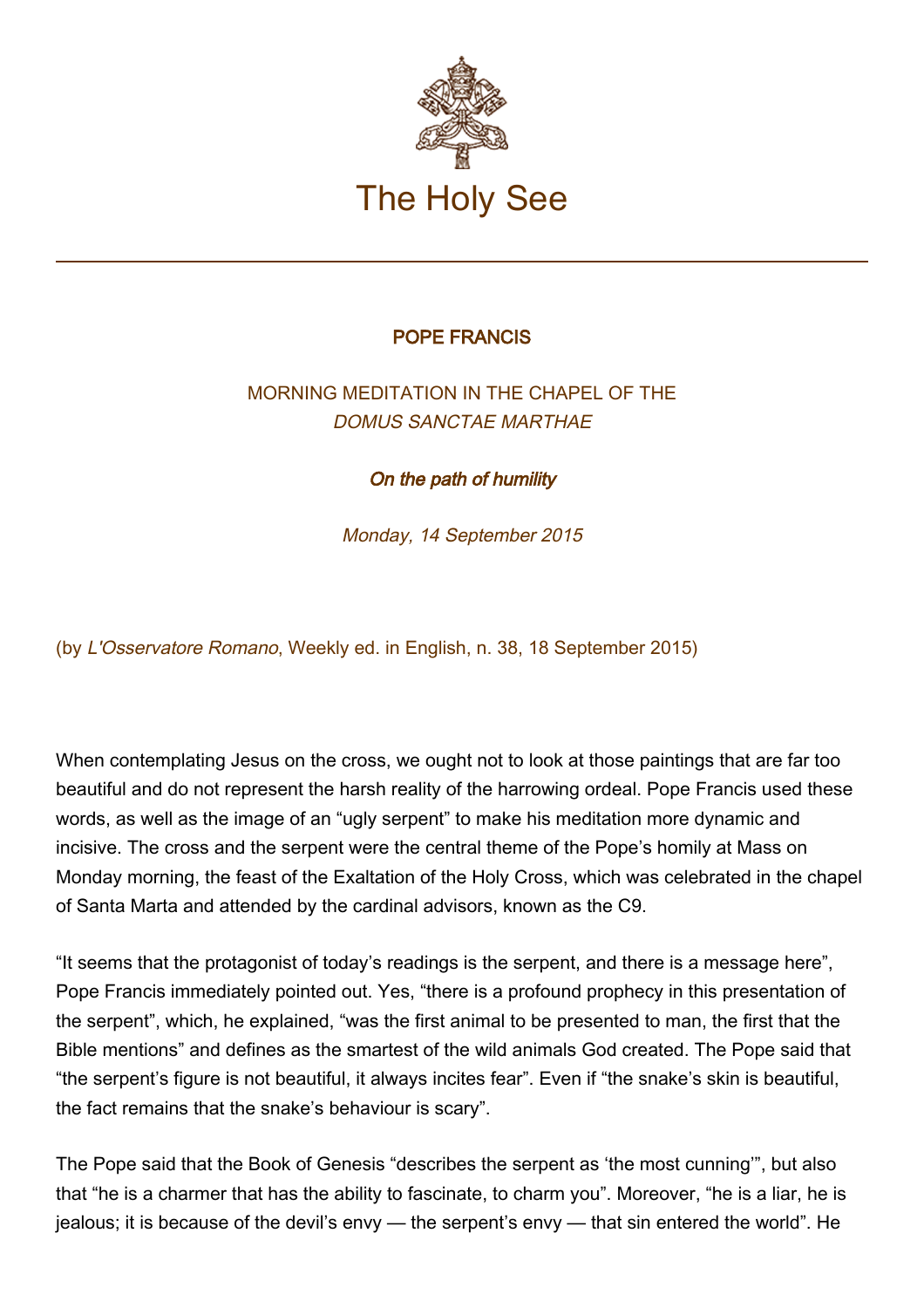has "this ability to ruin us with seduction: he promises you many things, but when the time comes to pay you he pays badly, he is an evil payer". However, the Pontiff remarked, the serpent "has this ability to seduce and to charm". Paul, for example, "was angry with the Christians in Galatia who gave him much to do", and he said to them, "O foolish Galatians, who has bewitched you? You who were called to freedom, who has bewitched you?". It was the serpent himself who corrupted them "and this was nothing new: the people of Israel were conscious of it".

## Referring to today's

First Reading from the Book of Numbers (21:4-9), Francis said that "to save them from the serpent's venom, the Lord told Moses to make a bronze serpent, and that whoever looked at that serpent would be saved". The Pope went on to say that "this is an illustration, a prophecy, and a promise. It is a promise that is not easy to understand". Today's Gospel (Jn 3:13-17) tells us that "Jesus himself explained Moses' act a bit further to Nicodemus": that just as he had "lifted up the serpent in the wilderness, so must the Son of Man be lifted up, that whoever believes in him may have eternal life". The Pope said that "the bronze serpent was a figure of Jesus raised up on the Cross".

For what reason, Pope Francis asked, would "the Lord choose this bad, ugly figure?". He responded that it was simply "because Jesus came to take all our sins upon himself", becoming "the greatest sinner without having ever committed a sin". This is why Paul tells us that Jesus became sin for us. Using this figure, then, Christ became a serpent. "It's an ugly figure!", the Pontiff said, but He really did "become sin to save us. This is the message in today's Liturgy". This is precisely "Jesus' path: God became man and bore his sin".

In the Second Reading from the Letter to the Philippians (2:6-11), Paul explains this mystery, and the Pope noted that it was done out of love: "Though he was in the form of God, Jesus did not retain any privilege of being as God, but emptied himself, taking the form of a servant, being born in the likeness of men; he humbled himself and became obedient to death, even death on a cross". Pope Francis repeated that Jesus "emptied himself: he became sin for us, he who knew no sin". This, therefore, "is the mystery", and "we can say that he became like a serpent, so to speak, which is ugly and disgusting".

There are many beautiful paintings, the Pope said, which may help us to contemplate "Jesus on the cross. But the reality of it was very different: he was completely torn and bloodied by our sins". Moreover, "this is the way that he has taken in order to defeat the serpent in his field". Therefore, the Pope said, we ought to always "look at Jesus' cross, not at those well-painted artistic crosses", but instead at the "reality of what the cross was at that time". The Pope said to "look at his path", recalling that he "emptied himself and lowered himself in order to save us".

"This is also the Christian's path", the Pope added. Indeed, "if a Christian wants to make progress